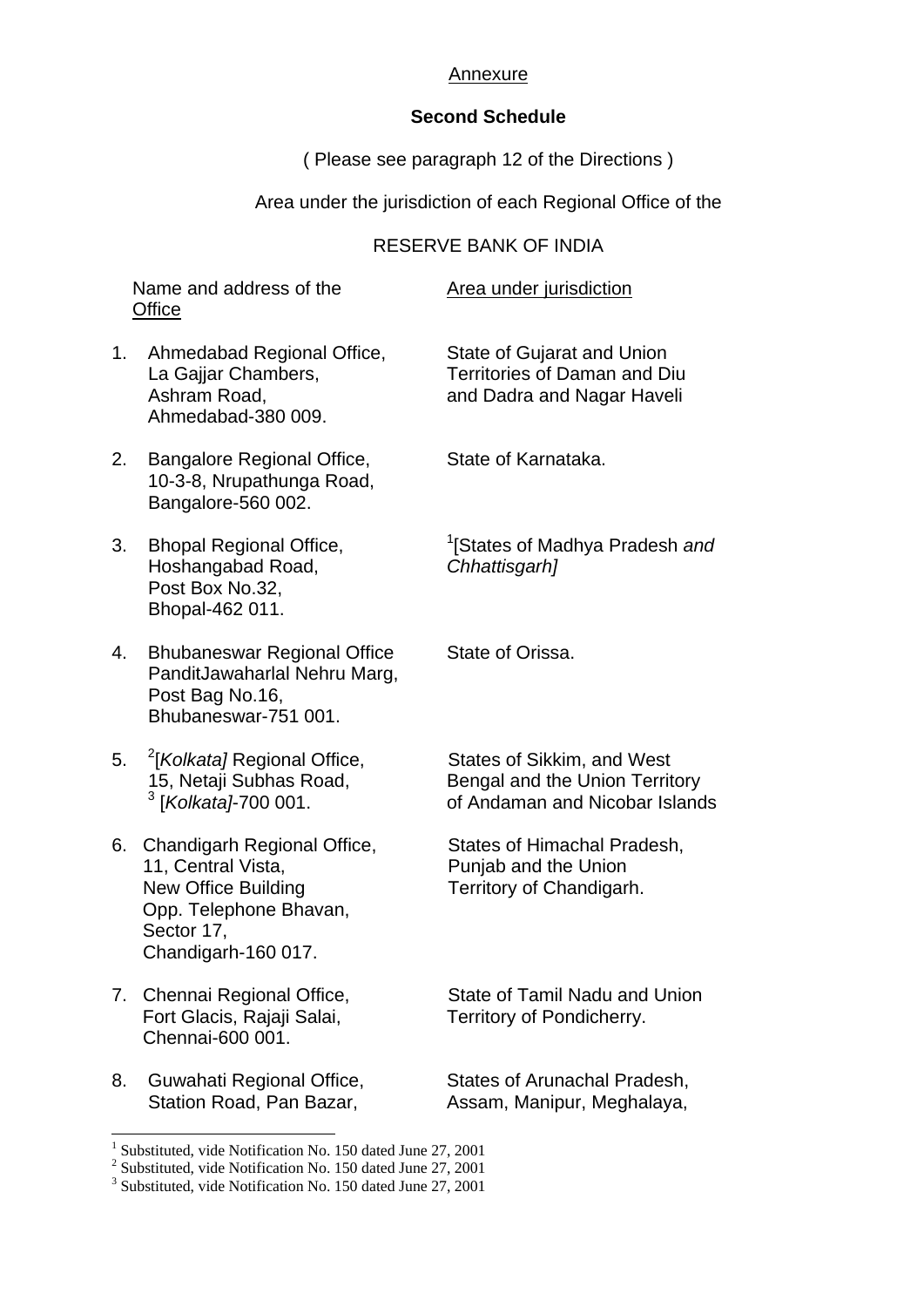|     | Post Box No.120,<br>Guwahati-781 001.                                                                       | Mizoram, Nagaland and Tripura.                                         |
|-----|-------------------------------------------------------------------------------------------------------------|------------------------------------------------------------------------|
| 9.  | Hyderabad Regional Office,<br>6-1-56, Secretariat Road,<br>Saifabad,<br>Hyderabad-500 004.                  | State of Andhra Pradesh.                                               |
|     | 10. Jaipur Regional Office,<br>Ram Bagh Circle,<br>Tonk Road, P.B.No.12,<br>Jaipur-302 004.                 | State of Rajasthan.                                                    |
|     | 11. Jammu Regional Office,<br>Rail Head Complex,<br>Post Bag No.1,<br>Jammu-180 012.                        | State of Jammu and Kashmir.                                            |
|     | 12. <sup>4</sup> [Kanpur Regional Office<br>Mahatma Gandhi Marg,<br>Kanpur - 208 001                        | States of Uttar Pradesh and<br>Uttaranchal 1                           |
| 13. | Mumbai Regional Office,<br>Garment House, 4th Floor,<br>Dr. Annie Besant Road,<br>Worli,<br>Mumbai-400 018. | States of Goa and Maharashtra                                          |
| 14. | New Delhi Regional office,<br>6, Sansad Marg,<br>New Delhi-110 001.                                         | State of Haryana and<br><b>National Capital Territory</b><br>of Delhi. |
| 15. | Patna Regional Office,<br>South of Gandhi Maidan,<br>Post Bag No.162,<br>Patna-800 001.                     | <sup>5</sup> [States of Bihar and Jharkhand]                           |
| 16. | Thiruvananthapuram<br>Regional Office,<br>Bakery Junction,<br>Thiruvananthapuram-695 033.                   | State of Kerala and Union<br>Territory of Lakshadweep.                 |
|     |                                                                                                             |                                                                        |

- - - - - - - - - - - - - - - - - - - - - - - - - - - - - - - -

 4 Substituted, vide Notification No. 150 dated June 27, 2001 5 Substituted, vide Notification No. 150 dated June 27, 2001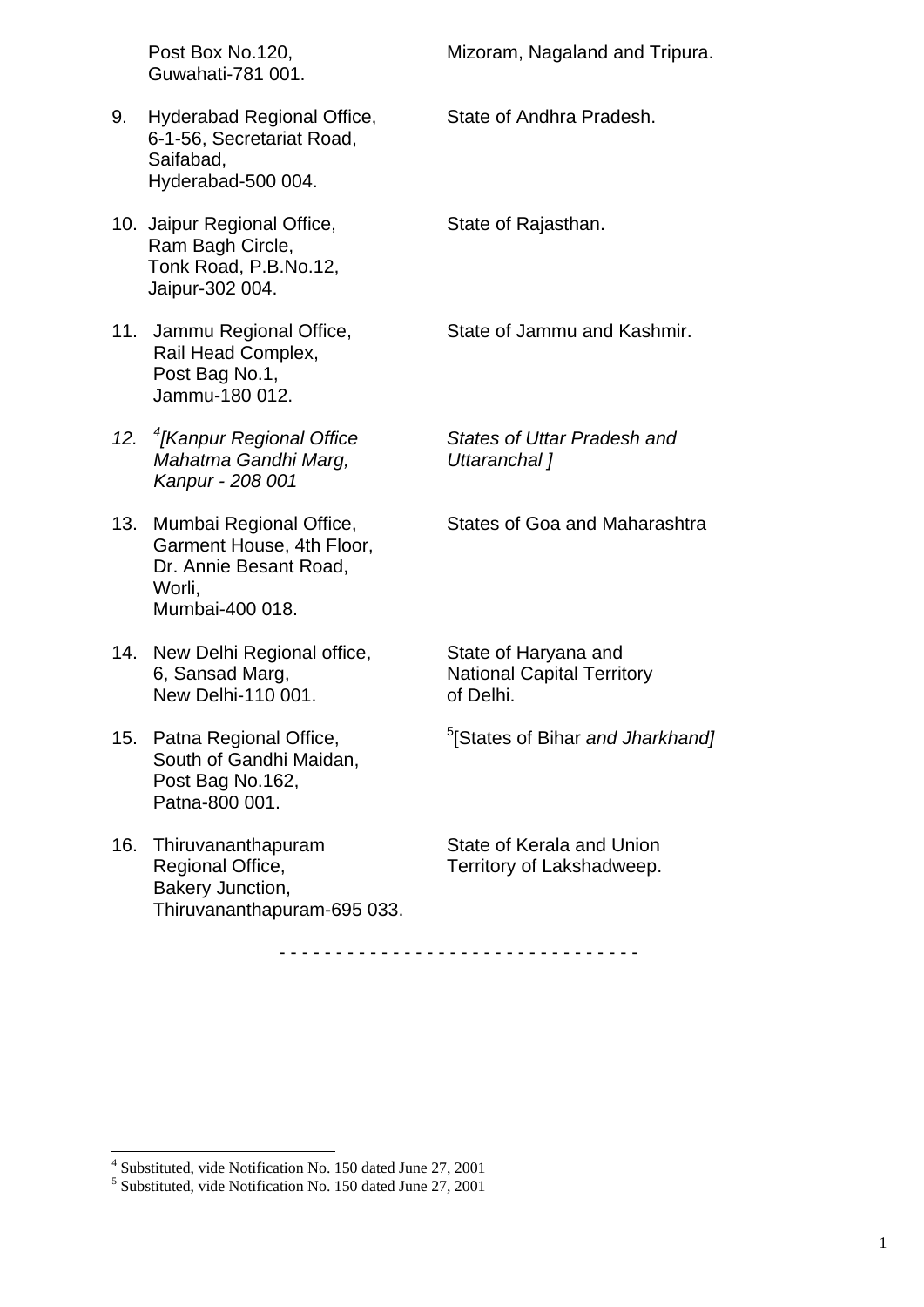### **6 Form - NBS 1**

#### **Annual Return on Deposits as on 31, March 20. . (To be submitted by all Non-Banking Financial Companies accepting / holding public deposits, and MNBCs - except Residuary Non-Banking Companies**)

| File Number              |  |  |
|--------------------------|--|--|
| <b>ID Number</b>         |  |  |
| Nature of business       |  |  |
| District Code            |  |  |
| State Code               |  |  |
| (To be filled in by RBI) |  |  |

Name of the Company: …………………………………..

#### **Instructions for filling in the Return - General**

- 1. This Return should be submitted by a Non-Banking Financial Company covered by Para 8(3) of Notification No.DFC.118/DG(SPT)-98 dated January 31, 1998 and by a Miscellaneous Non-Banking Company covered by para 11 of the Notification No.DNBC.39 / DG (H)-77 dated June 20, 1977 to the Regional Office of Department of Non-Banking Supervision, Reserve Bank of India where its Registered Office is situated, once a year, after March 31 and latest by September 30, **with reference to its position as on March 31**, irrespective of the date of closing of the financial year of the Company concerned. A Certificate from the Auditors of the Company should be appended to the Return as per format furnished herewith. However, only in respect of **Part-3,** the information should be furnished as per the latest balance sheet but preceding the date of the return.
	- N.B*. In terms of Notification No.DNBS.135/CGM\(VSNM)-2000, dated 13-1-2000, NBFCs shall prepare their balance sheets and profit and loss accounts as on March 31, every year with effect from its accounting year ending with 31st March 2001. Therefore with effect from accounting year ending 31st March 2001, the information in Part 3 of the return shall be as on the date of current balance sheet thus coinciding with the date of return.*
- 2. Submission of the Return should not be delayed for any reason such as the finalisation/ completion of the Audit of the annual accounts. The compilation of the Return should be on the basis of the figures available in the books of accounts of the company and should be certified by its Statutory Auditors.
- **3. The number of accounts** should be given in actual figures while **the amounts of deposits should be shown in lakhs of rupees.** The amount should be rounded off to the nearest lakh. Illustratively, an amount of Rs.4,56,100 should be shown as 5 and not as 4.6 or 5,00,000. Similarly, an amount of Rs.61,49,500 is to be shown as 61 and not as 61.5 or 61,00,000.
- 4. The Return should be signed by a Manager (as defined in Section 2 of the Companies Act, 1956) and if there is no such Manager, by Managing Director or any official of the Company who has been duly authorised by the Board of Directors and whose Specimen Signature has been furnished to the Reserve Bank of India for the purpose. In case the Specimen Signature has not been furnished in the prescribed card, the Return must be signed by the authorised official and his Specimen Signature furnished separately.

-

<sup>6</sup> Substituted, vide Notification No. 145 dated June 30, 2000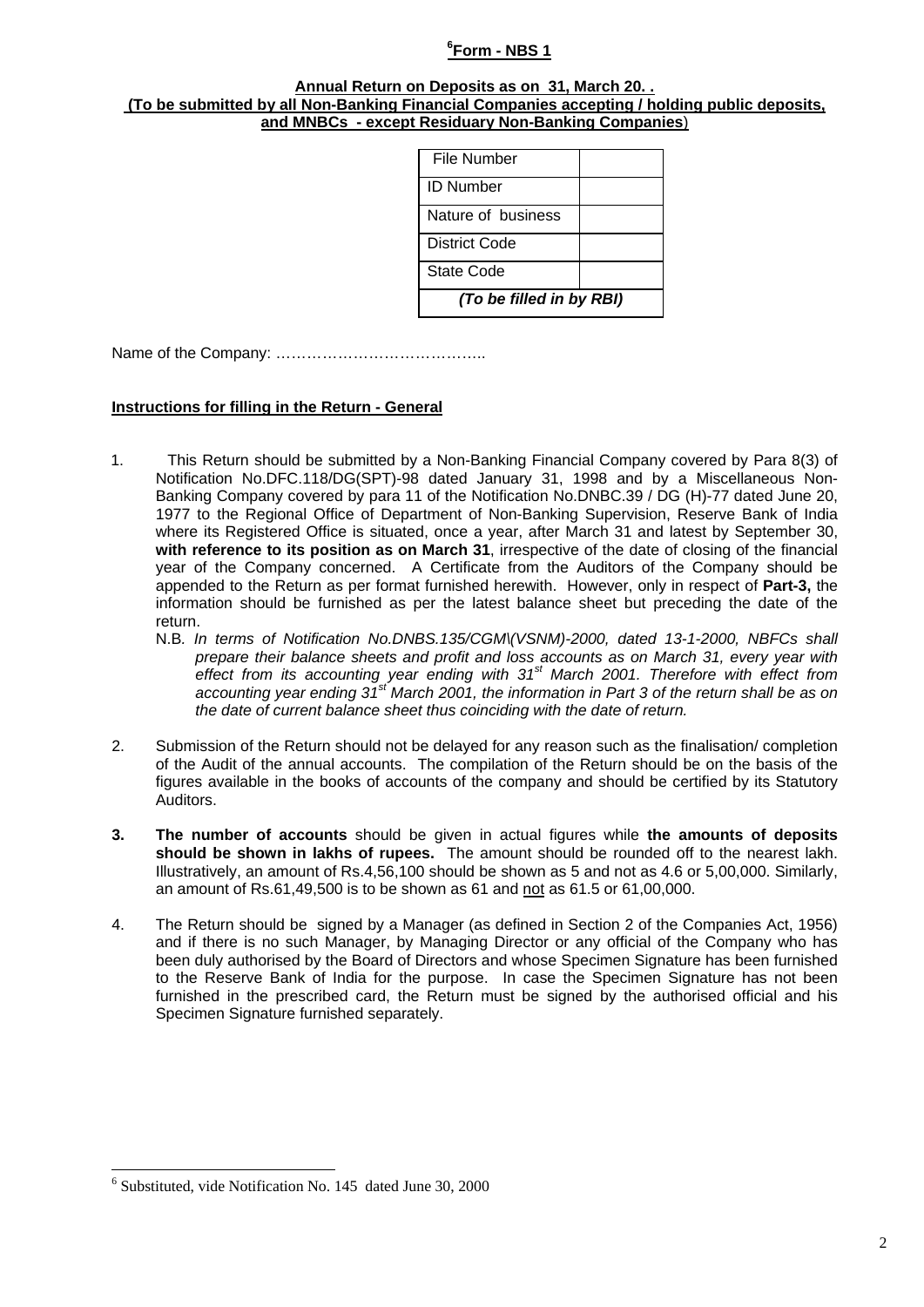- 5. In case there is nothing to report in any part / item of the Return, the relevant part/ item may be marked *'Nil'* in the column meant for *"No. of accounts"* and *00s* may be indicated in the column meant for *"Amount".*
- 6. 'Subsidiaries' and 'Companies in the same group' mentioned in this Return have the same meanings assigned to them in Section 4 and Section 372 (11) respectively, of the Companies Act, 1956 as appearing prior to amendment to the Companies Act dated 31st October 1998.
- 7. In case this return is being filed through electronic media(internet), to the specified Web Server, a hard -copy of the same may be submitted to the concerned Regional Office duly signed.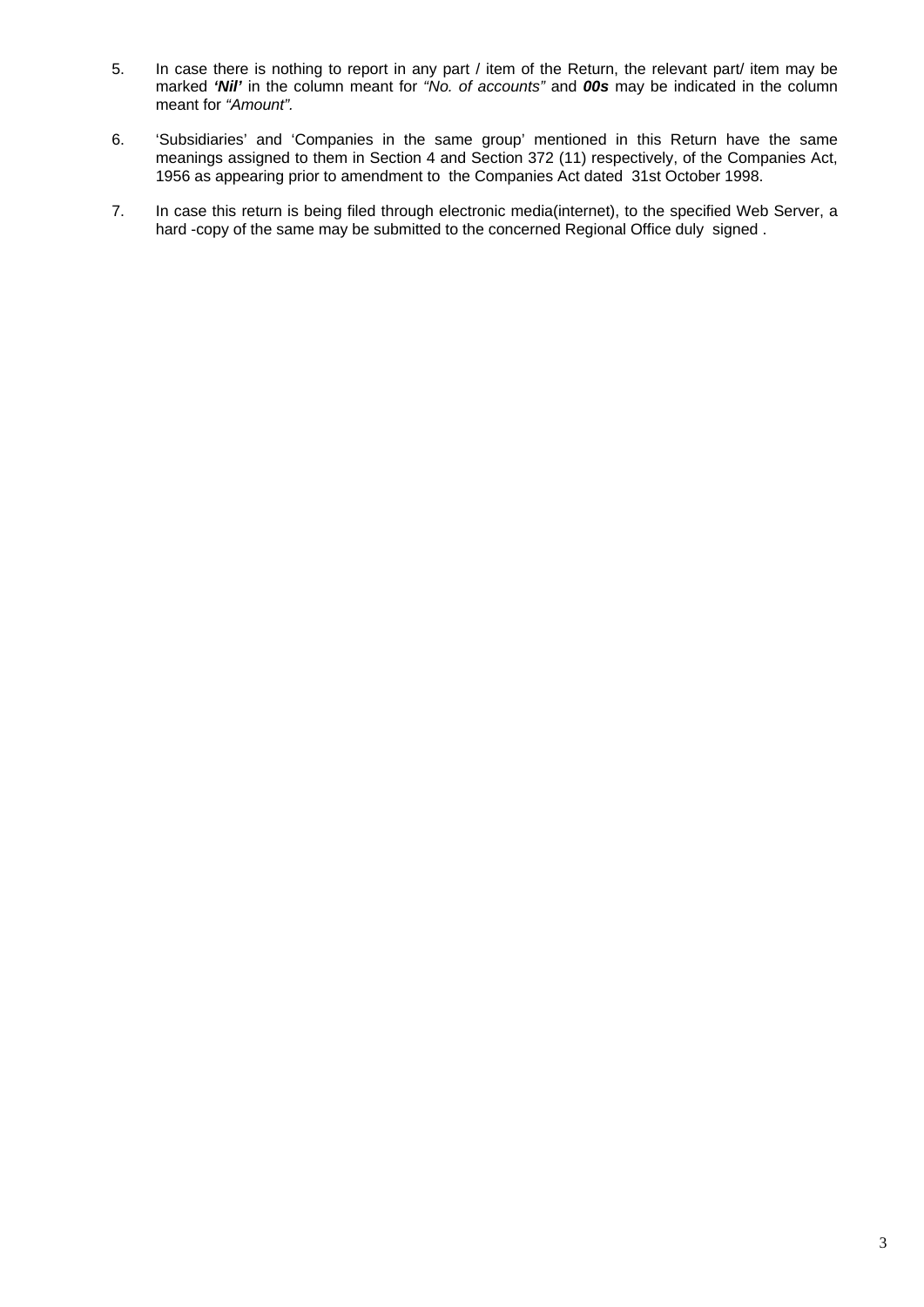## **Company Profile**

| 1.                     | Name of the Company                                                                                   |                      |            |     |                    |  |
|------------------------|-------------------------------------------------------------------------------------------------------|----------------------|------------|-----|--------------------|--|
| 2.                     | Address of the Registered Office                                                                      |                      |            |     |                    |  |
|                        |                                                                                                       |                      |            |     |                    |  |
|                        |                                                                                                       |                      |            |     |                    |  |
|                        |                                                                                                       |                      |            |     |                    |  |
|                        |                                                                                                       |                      | <b>PIN</b> |     |                    |  |
|                        | Phone Nos.                                                                                            |                      | Fax No.    |     | e-mail address     |  |
|                        |                                                                                                       |                      |            |     |                    |  |
| 3.<br>$\overline{4}$ . | Name of the State in which the company is registered                                                  |                      |            |     |                    |  |
|                        | Address of the Corporate/ Head Office                                                                 |                      |            |     |                    |  |
|                        |                                                                                                       |                      |            |     |                    |  |
|                        |                                                                                                       |                      |            |     |                    |  |
|                        |                                                                                                       |                      |            |     |                    |  |
|                        |                                                                                                       |                      | PIN        |     |                    |  |
|                        | Phone Nos.                                                                                            |                      | Fax No.    |     | e-mail address     |  |
|                        |                                                                                                       |                      |            |     |                    |  |
| 5.                     | Date of Incorporation                                                                                 |                      |            |     |                    |  |
| 6.<br>$\overline{7}$ . | Date of Commencement of Business<br>Name and Residential Address of:                                  |                      |            |     |                    |  |
|                        | Chairman<br>i)                                                                                        |                      |            |     |                    |  |
|                        |                                                                                                       |                      |            |     |                    |  |
|                        |                                                                                                       |                      |            |     |                    |  |
|                        |                                                                                                       |                      |            |     |                    |  |
|                        | ii)<br>Managing Director/ CEO                                                                         |                      |            |     |                    |  |
|                        |                                                                                                       |                      |            |     |                    |  |
|                        |                                                                                                       |                      |            |     |                    |  |
|                        |                                                                                                       |                      |            |     |                    |  |
|                        |                                                                                                       |                      |            |     | No                 |  |
| 8.<br>9.               | Is it a Government Company (Please tick) :<br>Status of the company (Please tick)                     |                      |            | Yes |                    |  |
|                        |                                                                                                       | (i) Public Ltd.      |            |     | (ii) Deemed Public |  |
|                        |                                                                                                       | $(iii)$ Private Ltd. |            |     | (iv) Joint Venture |  |
| 10.<br>11.             | Financial Year of the Company<br>Nature of business                                                   |                      |            |     |                    |  |
|                        |                                                                                                       |                      |            |     |                    |  |
|                        |                                                                                                       |                      |            |     |                    |  |
|                        |                                                                                                       |                      |            |     |                    |  |
|                        |                                                                                                       |                      |            |     |                    |  |
| 12.                    | Status of registration with RBI                                                                       |                      |            |     |                    |  |
|                        | Number and Date of Certificate of Registration if<br>i)                                               |                      |            |     |                    |  |
|                        | issued by RBI                                                                                         |                      |            |     |                    |  |
|                        | ii) If not registered, indicate whether the application                                               |                      |            |     |                    |  |
| 13.                    | submitted for registration is rejected/ pending<br>Classification of the Company (if given by Reserve |                      |            |     |                    |  |
|                        | Bank as HP / Leasing / Loan / Investment/ MBC etc.                                                    |                      |            |     |                    |  |
|                        | and reference number and date of such classification)                                                 |                      |            |     |                    |  |
| 14.                    | <b>Credit rating:</b><br>i) Rating assigned                                                           |                      |            |     |                    |  |
|                        |                                                                                                       |                      |            |     |                    |  |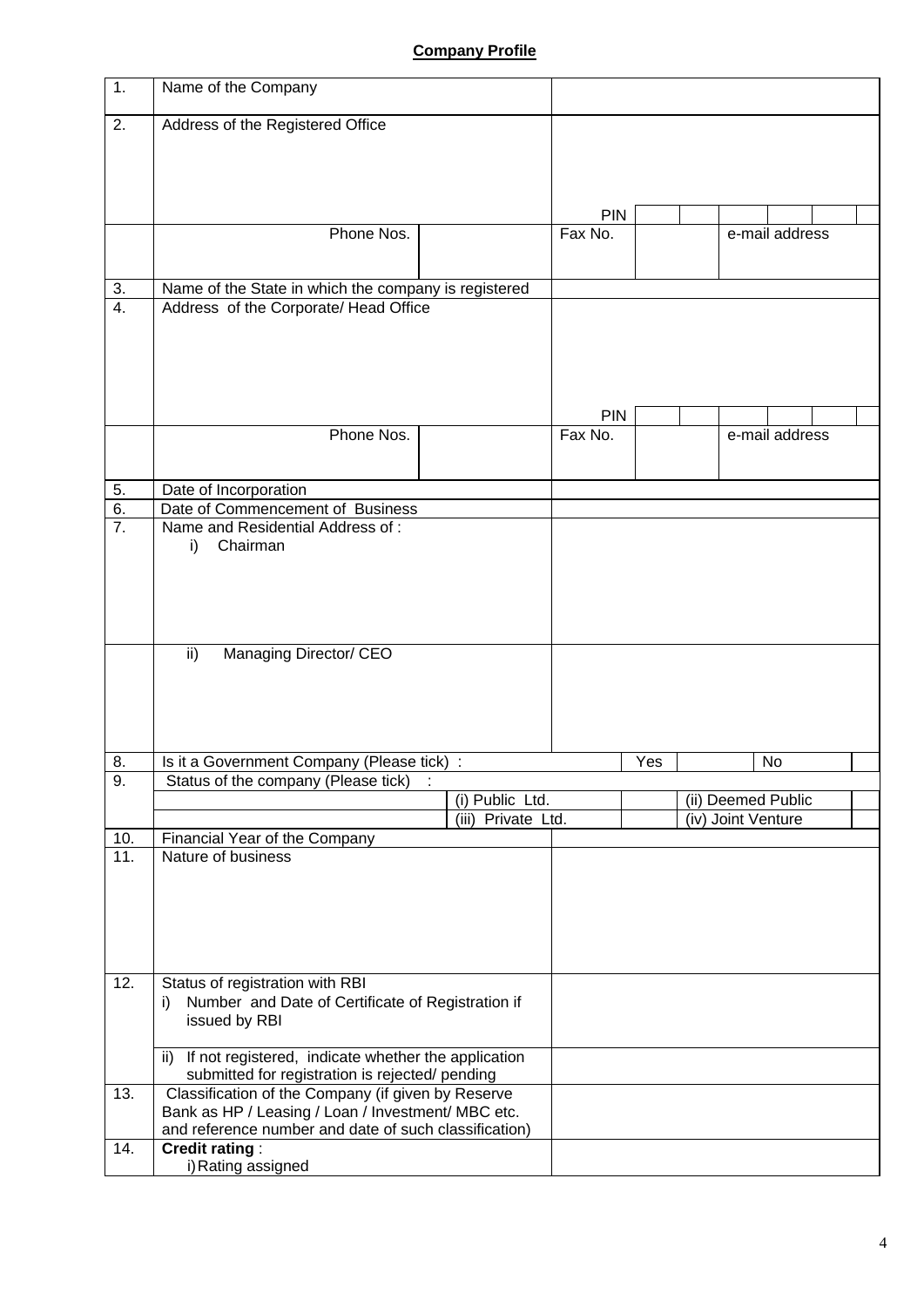|     | ii)<br>Date of rating                                                                             |  |
|-----|---------------------------------------------------------------------------------------------------|--|
|     | Name of the Rating Agency<br>iii)                                                                 |  |
|     | Whether any change has occurred since the<br>iv)<br>last rating (details)                         |  |
| 15. | Number of Branches / Offices.                                                                     |  |
|     | (Please enclose a list of names and addresses thereof<br>in the format given below as per Note 1) |  |
|     |                                                                                                   |  |
| 16. | If a subsidiary company, please indicate the name and                                             |  |
|     | address of the holding company                                                                    |  |
|     |                                                                                                   |  |
| 17. | If the company is having subsidiaries / associate                                                 |  |
|     | companies, number thereof.<br>(Please enclose a list of names, addresses, Names of                |  |
|     | Directors and particulars of business activities thereof                                          |  |
|     | in the format given below as per Note 2)                                                          |  |
|     |                                                                                                   |  |
| 18. | If a Joint Venture, name and address of the                                                       |  |
|     | promoting institution(s)                                                                          |  |
|     |                                                                                                   |  |
| 19. | Name of the Company's statutory auditors with                                                     |  |
|     | address and phone numbers                                                                         |  |
|     |                                                                                                   |  |
|     |                                                                                                   |  |
| 20. | Name(s) of the company's Bankers with addresses                                                   |  |
|     | and phone numbers.                                                                                |  |
|     |                                                                                                   |  |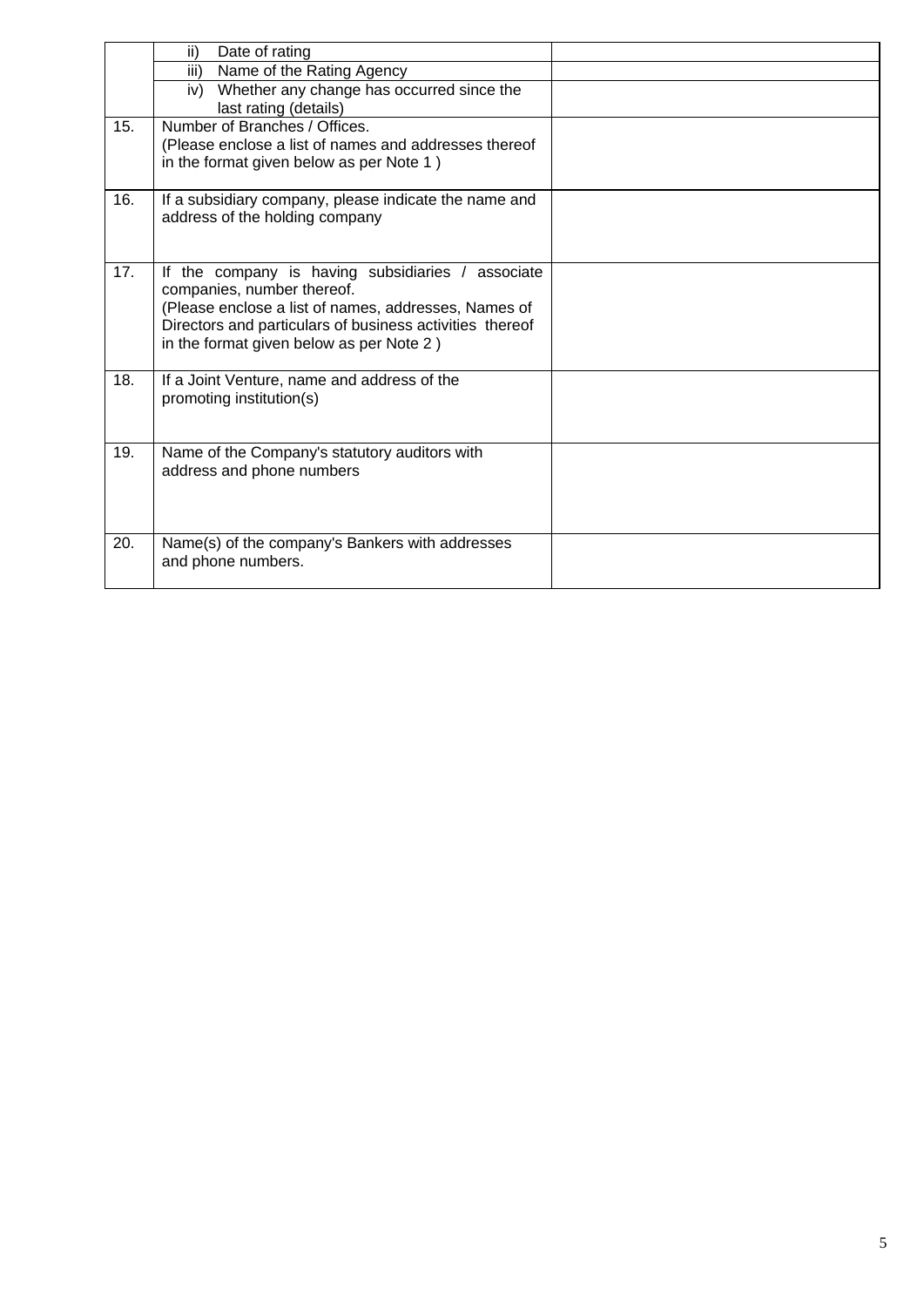# **Note (1) : Format for furnishing details of branches:**

| Sr.No. | Name of the<br>branch           | Date of<br>opening | Address | City | <b>District</b> | <b>State</b> | Amount of public<br>deposit                                                           |
|--------|---------------------------------|--------------------|---------|------|-----------------|--------------|---------------------------------------------------------------------------------------|
|        |                                 |                    |         |      |                 |              |                                                                                       |
|        |                                 |                    |         |      |                 |              |                                                                                       |
|        |                                 |                    |         |      |                 |              |                                                                                       |
|        |                                 |                    |         |      |                 |              |                                                                                       |
|        | Total No. of<br><b>Branches</b> |                    |         |      |                 |              | <b>Total Public</b><br>Deposits of all the<br>branches<br>$\ldots$ (Amount)           |
|        |                                 |                    |         |      |                 |              | <b>Total Public</b><br>Deposits as per<br>balance sheet<br>dated<br>$\ldots$ (Amount) |

## **Note (2) : Format for furnishing details of the subsidiaries:**

| Sr. No. | Name of the subsidiary | Address | Name of<br>the<br><b>Directors</b> | <b>Business</b><br>Activity |
|---------|------------------------|---------|------------------------------------|-----------------------------|
|         |                        |         |                                    |                             |
|         |                        |         |                                    |                             |
|         |                        |         |                                    |                             |
|         |                        |         |                                    |                             |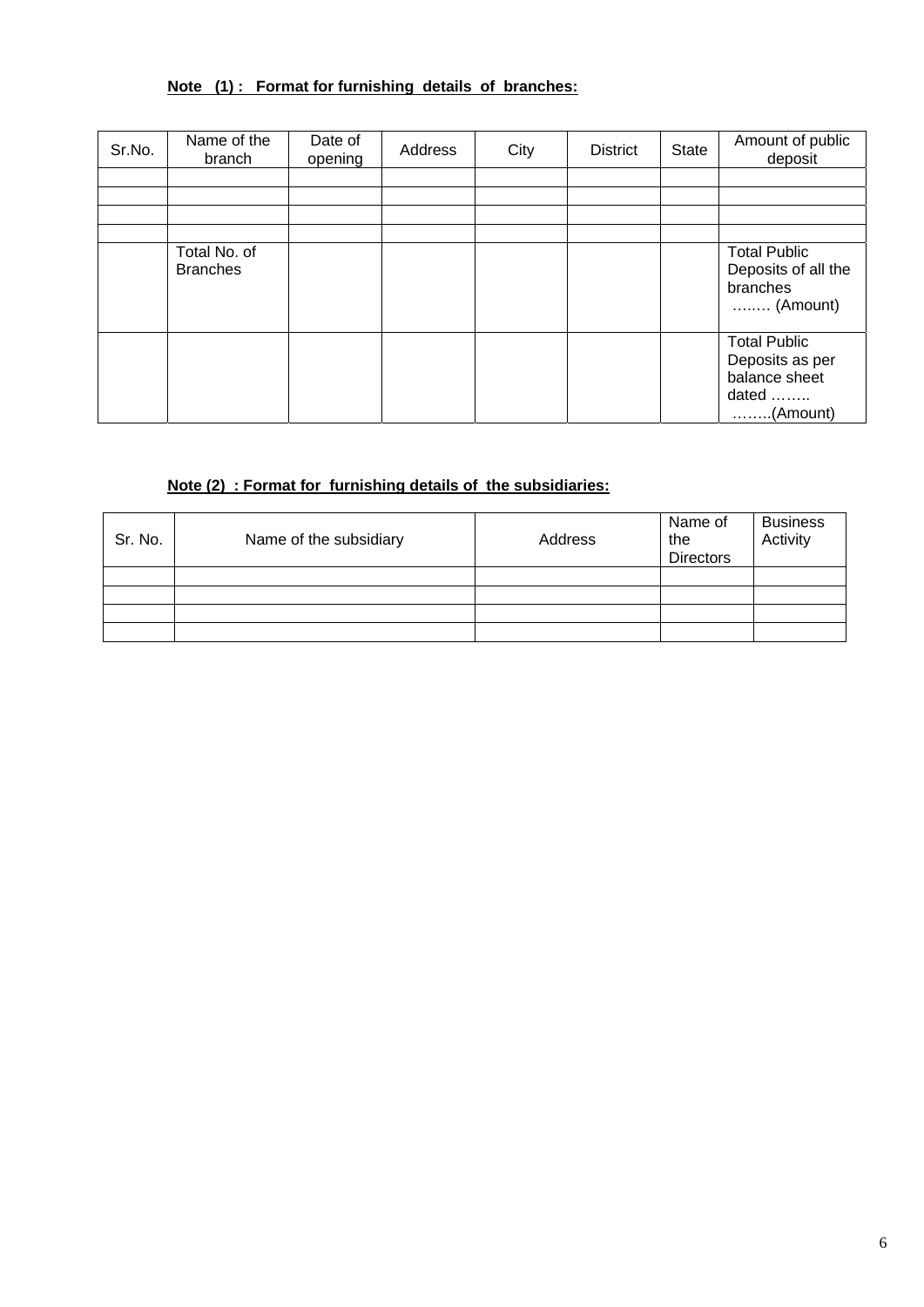## **Details of Assets and Liabilities (as on March 31, 200--)**

# **Part - 1 Public Deposits**

|                  |                                                                                                                           |           | (Amount in lakhs of Rupees) |        |
|------------------|---------------------------------------------------------------------------------------------------------------------------|-----------|-----------------------------|--------|
| Item<br>No.      | <b>Particulars</b>                                                                                                        | Item Code | Number of<br>Accounts       | Amount |
| 1 <sub>1</sub>   | Deposits received from public in the form of Fixed<br>Deposits, Recurring Deposits etc.                                   | 111       |                             |        |
| 2.               | Deposits received from shareholders<br>(i)<br>by a<br>Public Limited Company (other than Nidhis).                         | 112       |                             |        |
|                  | (ii) Deposits received from Joint shareholders other<br>than the first named shareholder by a Private Limited<br>Company. | 113       |                             |        |
| 3.               | Money received by issue of Non-convertible<br>(i)<br>unsecured debentures (please see instruction No.1<br>given below)    | 114       |                             |        |
|                  | Any other type of public deposits<br>(ii)<br>(Please Specify)                                                             | 115       |                             |        |
| 4.               | Total (111 to 115)                                                                                                        | 110       |                             |        |
| 5.               | Of the total Deposits at item 4 above, those<br>repayable                                                                 |           |                             |        |
|                  | (i)<br>within 1 year                                                                                                      | 121       |                             |        |
|                  | after 1 year but up to 2 years<br>(ii)                                                                                    | 122       |                             |        |
|                  | after 2 years but up to 3 years<br>(iii)                                                                                  | 123       |                             |        |
|                  | after 3 years but up to 5 years and<br>(iv)                                                                               | 124       |                             |        |
|                  | after 5 years<br>(v)                                                                                                      | 125       |                             |        |
| 6.               | Total (121 to 125)                                                                                                        | 120       |                             |        |
| $\overline{7}$ . | Break up of public deposits at item 4 above, as per<br>rate of interest (excluding brokerage, if any)                     |           |                             |        |
|                  | (i)<br>Below 10%                                                                                                          | 131       |                             |        |
|                  | 10% or more but less than 12%<br>(ii)                                                                                     | 132       |                             |        |
|                  | (iii)<br>12% or more but less than 14%                                                                                    | 133       |                             |        |
|                  | (iv)<br>14% or more but less than 16%                                                                                     | 134       |                             |        |
|                  | At 16%<br>(v)                                                                                                             | 135       |                             |        |
|                  | More than 16% but up to 18%<br>(vi)                                                                                       | 136       |                             |        |
|                  | More than 18%<br>(vii)                                                                                                    | 137       |                             |        |
| 8.               | Total (131 to 137)                                                                                                        | 130       |                             |        |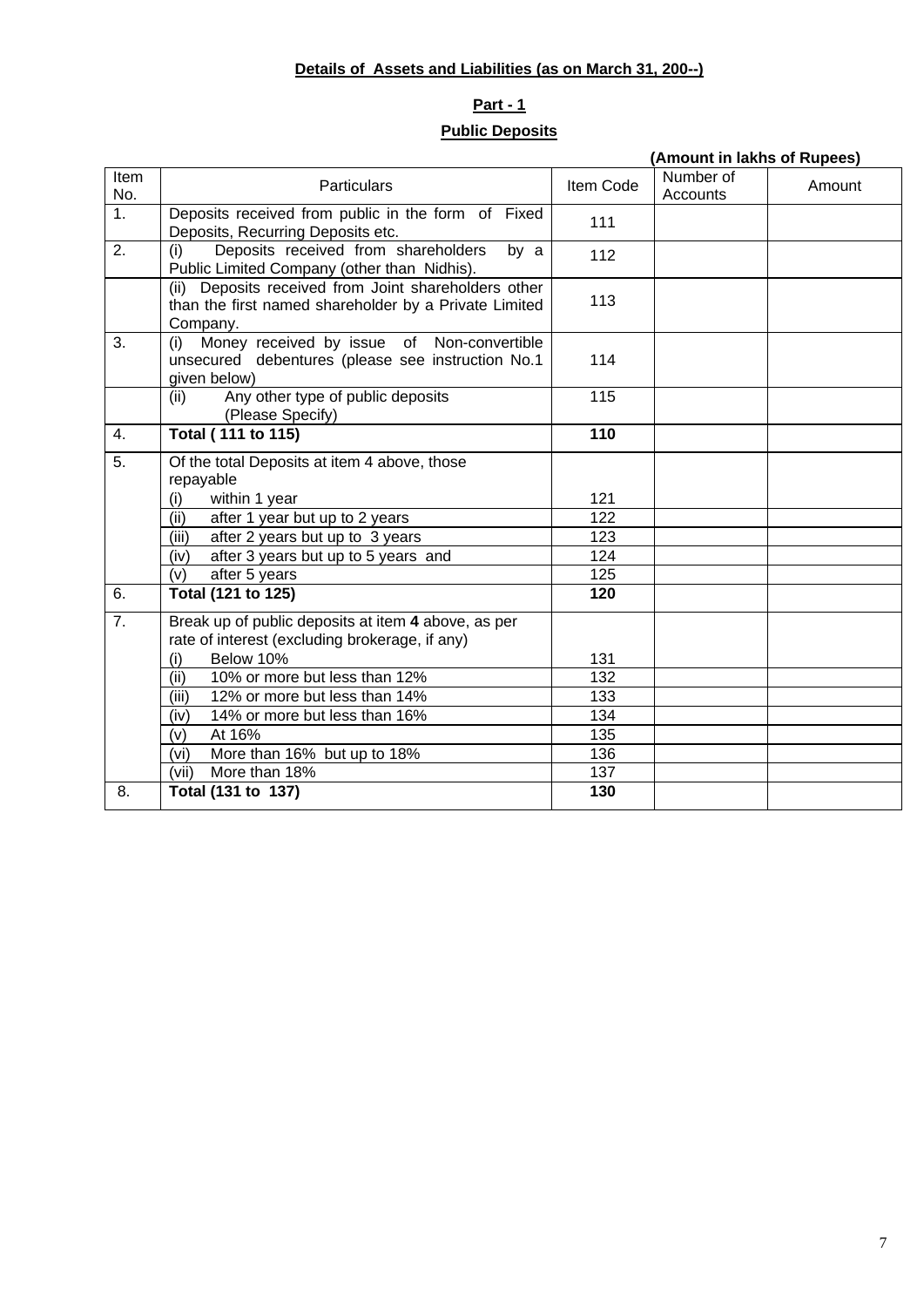| 9.                | Break-up of Public Deposits according to the size                     |     |  |
|-------------------|-----------------------------------------------------------------------|-----|--|
|                   | Fixed deposits etc received from public (vide<br>i)                   |     |  |
|                   | item No. 1 above)                                                     |     |  |
|                   | a) upto Rs.10,000                                                     | 141 |  |
|                   | b) over Rs.10,000                                                     | 142 |  |
|                   | Deposits from share holders in case of public<br>ii)                  |     |  |
|                   | limited companies (vide item No. 2 above)                             |     |  |
|                   | upto Rs.10,000<br>a)                                                  | 143 |  |
|                   | b) over Rs.10,000                                                     | 144 |  |
|                   | iii)<br>Non-convertible unsecured debentures                          |     |  |
|                   | (vide item No.3 above)                                                |     |  |
|                   | a) upto Rs.10,000                                                     | 145 |  |
|                   | b) over Rs.10,000                                                     | 146 |  |
| 10.               | Total of (141 to 146) [ should tally with the amount                  | 140 |  |
|                   | shown against item 110]                                               |     |  |
| $\overline{11}$ . | Of the deposits at item 4 above :                                     |     |  |
|                   | i)<br>Those which have matured but not claimed.                       | 151 |  |
|                   | $\overline{\mathsf{ii}}$<br>Those which have matured, claimed but not | 152 |  |
|                   | paid (please see instruction No.2 given below)                        |     |  |
|                   | From public (vide item No.1 above)<br>a)                              | 153 |  |
|                   | From shareholders (vide item No. 2 above)<br>b)                       | 154 |  |
|                   | From debenture holders (vide item No. 3<br>$\mathsf{C}$               | 155 |  |
|                   | above)                                                                |     |  |
|                   | (Please furnish details of (a) (b) and (c) in                         |     |  |
|                   | Annexure No)                                                          |     |  |
|                   | Those shown against item (ii) above where<br>iii)                     | 156 |  |
|                   | CLB has passed the orders for repayment                               |     |  |
| 12.               | Public Deposits mobilised during the year by payment                  | 157 |  |
|                   | of brokerage                                                          |     |  |
| 13.               | Brokerage paid                                                        | 158 |  |
| 14.               | % of 13 to 12                                                         | 159 |  |
| 15.               | Public deposits matured but remaining unclaimed for                   | 160 |  |
|                   | 7 years including the year in which they have matured                 |     |  |

## **Instructions:**

- 1. In the case of partly convertible Debentures/Bonds, the convertible portion should be shown against item 9 of Part -2. The Non-convertible unsecured debentures should be included under this item.
- 2. The reasons for non-payment of each Deposit and the steps taken for repayment including compliance of CLB Order (if any) should be indicated in an Annexure.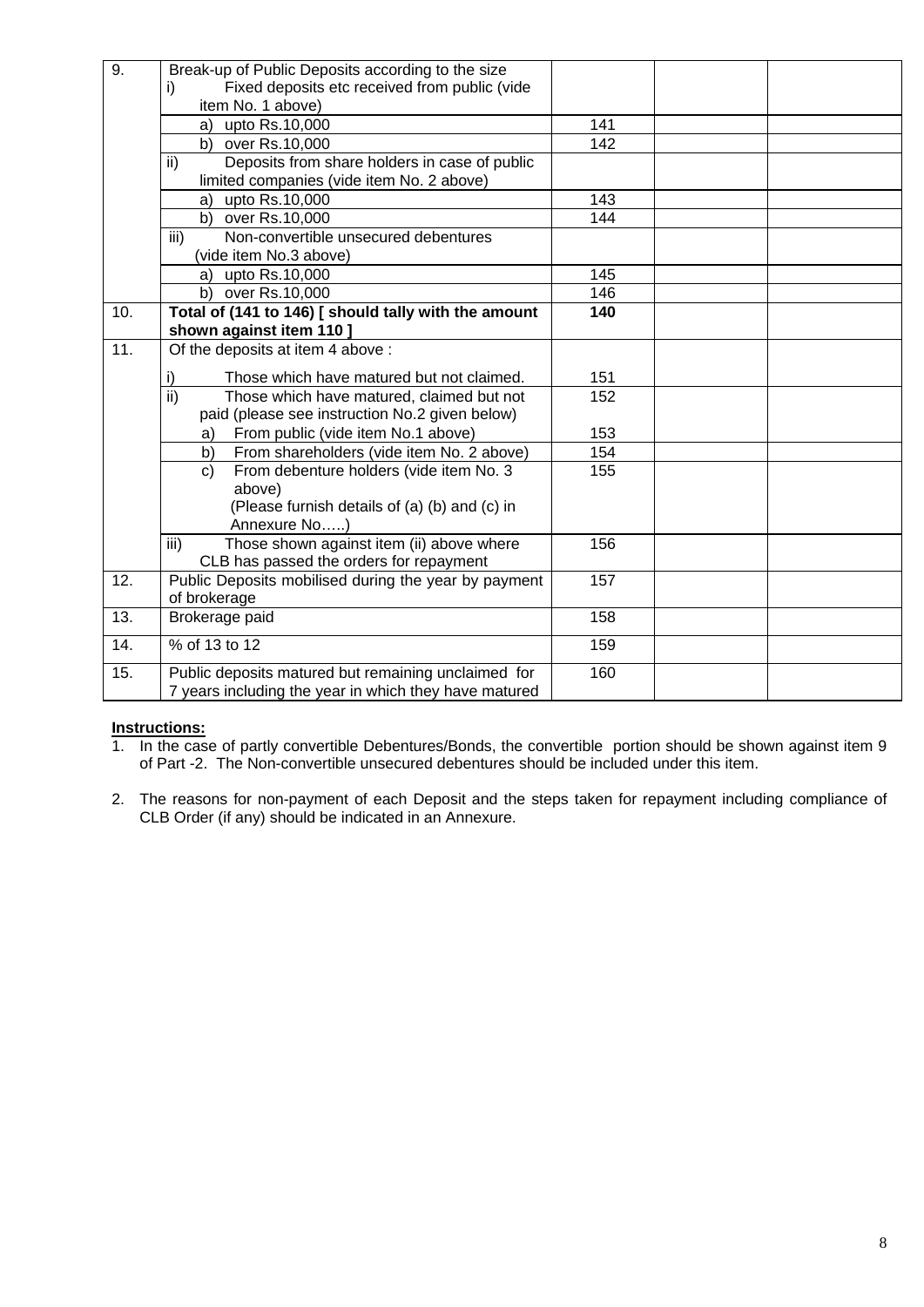## Part - 2 **Particulars of other borrowings**

| <b>Item</b><br>No. | Particulars                                                                                                                                                                                                                                                                               | Item Code | Number of<br>Accounts | Amount |
|--------------------|-------------------------------------------------------------------------------------------------------------------------------------------------------------------------------------------------------------------------------------------------------------------------------------------|-----------|-----------------------|--------|
| 1 <sub>1</sub>     | Central/State<br>borrowed<br>from<br>the<br>Money<br>Government/Local Authority/ others the repayment of<br>which<br>guaranteed<br>by the<br>Central/<br><b>State</b><br>is<br>Governments                                                                                                | 221       |                       |        |
| 2.                 | Money borrowed from:                                                                                                                                                                                                                                                                      |           |                       |        |
|                    | <b>Foreign Government</b><br>i)                                                                                                                                                                                                                                                           | 222       |                       |        |
|                    | ii)<br><b>Foreign Authority</b>                                                                                                                                                                                                                                                           | 223       |                       |        |
|                    | Foreign Citizen or person<br>iii)                                                                                                                                                                                                                                                         | 224       |                       |        |
|                    | Total (222 to 224)                                                                                                                                                                                                                                                                        | 225       |                       |        |
| 3.                 | Borrowings from:                                                                                                                                                                                                                                                                          |           |                       |        |
|                    | <b>Banks</b><br>(i)                                                                                                                                                                                                                                                                       | 226       |                       |        |
|                    | <b>Other Specified Financial Institutions</b><br>(ii)                                                                                                                                                                                                                                     | 227       |                       |        |
| 4.                 | Money borrowed from any other Company                                                                                                                                                                                                                                                     | 228       |                       |        |
| 5.                 | Unsecured loans from Directors / Promoters                                                                                                                                                                                                                                                | 229       |                       |        |
| 6.                 | Money borrowed by a private Company<br>from its<br>shareholders                                                                                                                                                                                                                           | 230       |                       |        |
| 7.                 | Money received from employees of the Company by<br>way of security deposit and kept in joint accounts in<br>the name of the Company and the employees with a<br>scheduled bank or a post office                                                                                           | 231       |                       |        |
| 8.                 | Money received by way of caution money, margin<br>money from the borrowers, lessee, hirers or by way of<br>security or advance from agents in the course of<br>company's business or advance received against<br>orders for supply of goods or properties or for<br>rendering of services | 232       |                       |        |
| 9.                 | Money received by issue of convertible or secured<br>debentures/bonds (please see the instruction given<br>below)                                                                                                                                                                         | 233       |                       |        |
| 10.                | Of the above, debentures subscribed by the banks/<br>other NBFCs.                                                                                                                                                                                                                         | 234       |                       |        |
| 11.                | Money received by way of subscription to shares,<br>bonds or debentures pending allotment or money<br>received by way of calls in advance on shares (not<br>due for refinance).                                                                                                           | 235       |                       |        |
| 12.                | <b>Commercial Papers</b>                                                                                                                                                                                                                                                                  | 236       |                       |        |
| 13.                | Deposits received from relatives of Directors                                                                                                                                                                                                                                             | 237       |                       |        |
| 14.                | Borrowings from Mutual Funds                                                                                                                                                                                                                                                              | 238       |                       |        |
| 15.                | Any others (Not treated as public deposits - Please<br>specify)                                                                                                                                                                                                                           | 239       |                       |        |
| 16.                | Total (221 + 225 + 226 to 233+235 to 239)                                                                                                                                                                                                                                                 | 250       |                       |        |

### **Instruction:**

In the case of Partly Convertible Debentures/Bonds, only the convertible portion should be shown against item 9 of Part -2 above.

## **Part - 3**

### **Net Owned Fund**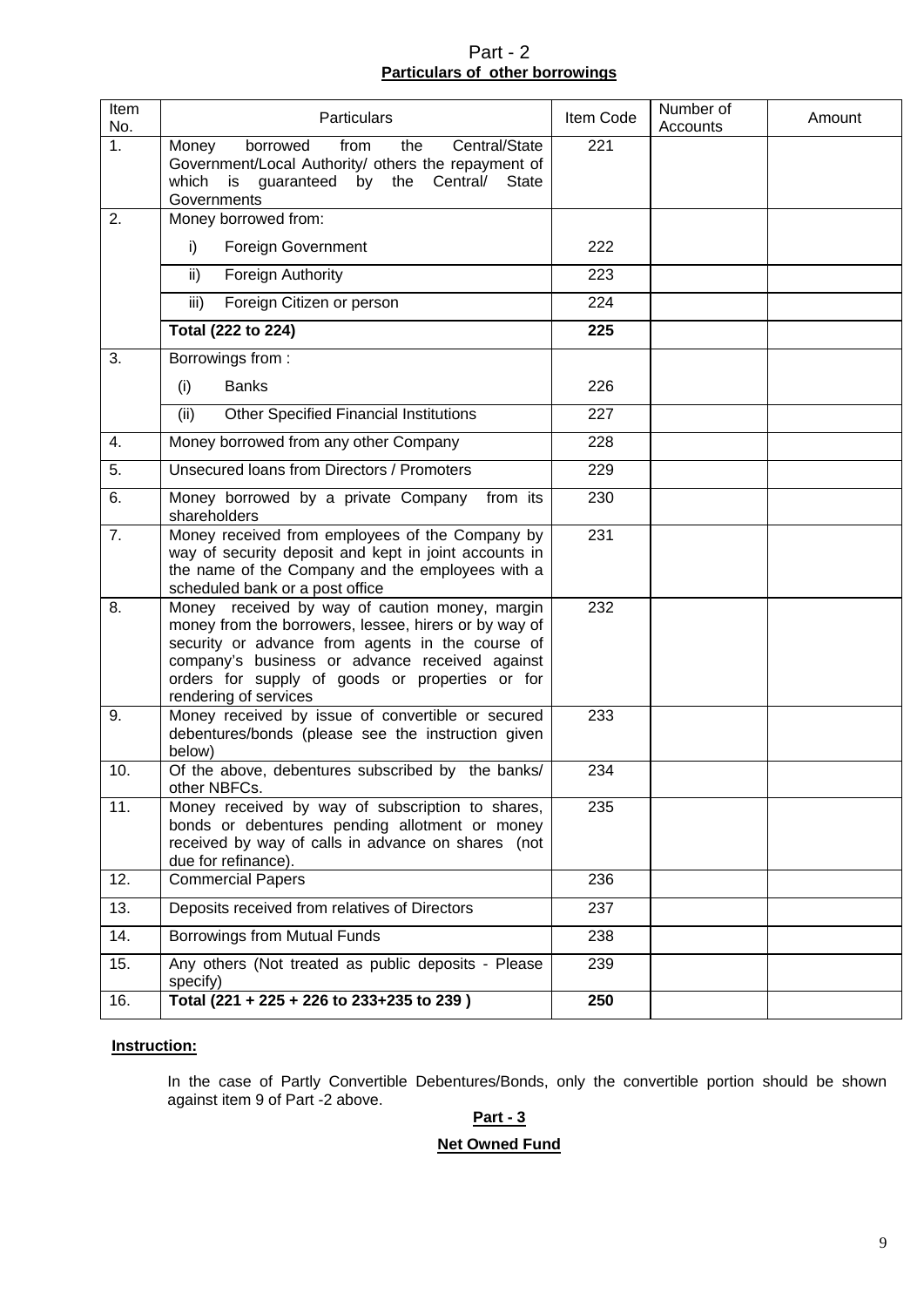#### *[Figures to be furnished as per the latest balance sheet preceding the date of the Return or as per balance sheet as on the date of return] [ Balance sheet as on ...................................]*

| Item<br>No.      | Particulars                                                                                                                                                                         | Item Code | Amount |
|------------------|-------------------------------------------------------------------------------------------------------------------------------------------------------------------------------------|-----------|--------|
| $\overline{1}$ . | Capital Funds:                                                                                                                                                                      |           |        |
|                  | Paid-up Equity Capital<br>(i)                                                                                                                                                       | 311       |        |
|                  | Paid-up preference shares which are compulsorily convertible to<br>(ii)<br>Equity                                                                                                   | 312       |        |
|                  | (iii) Free Reserves (please see instruction No.1 given below)                                                                                                                       | 313       |        |
| 2.               | Total $(311 + 312 + 313) = A$                                                                                                                                                       | 310       |        |
| 3.               | Accumulated balance of loss<br>(i)                                                                                                                                                  | 321       |        |
|                  | Balance of deferred revenue expenditure<br>(ii)                                                                                                                                     | 322       |        |
|                  | (iii)<br>Other intangible assets (please specify)                                                                                                                                   | 323       |        |
| 4.               | Total $(321+322+323) = B$                                                                                                                                                           | 320       |        |
| 5.               | Owned Fund (A - B) i.e.(310-320) = C                                                                                                                                                | 330       |        |
| 6.               | Book value of investments in shares of :                                                                                                                                            |           |        |
|                  | Subsidiaries of the Company<br>(i)                                                                                                                                                  | 341       |        |
|                  | Companies in the same group<br>(ii)                                                                                                                                                 | 342       |        |
|                  | all other Non-Banking Financial Companies<br>(iii)<br>(Details in Annexure No)                                                                                                      | 343       |        |
| 7.               | Book value of investments in debentures and bonds of:                                                                                                                               |           |        |
|                  | (i)<br>Subsidiaries of the Company                                                                                                                                                  | 344       |        |
|                  | Companies in the same group<br>(ii)<br>(Details in Annexure No)                                                                                                                     | 345       |        |
| 8.               | Outstanding loans and advances including bills purchased/ discounted,<br>inter-corporate deposits, hire purchase and lease finance, CPs with:<br>Subsidiaries of the Company<br>(i) | 346       |        |
|                  | Companies in the same group (Details in Annexure No)<br>(ii)<br>[please see instruction No.2 given below]                                                                           | 347       |        |
| 9.               | Total (341 to 347) = $D$                                                                                                                                                            | 340       |        |
| 10.              | D in excess of 10% of C<br>$(340$ in excess of 10% of 330) = E                                                                                                                      | 351       |        |
| 11.              | Net Owned Fund $(330 - 351) = (C - E)$                                                                                                                                              | 350       |        |
| 12.              | Paid-up preference Share Capital not compulsorily convertible, as per<br>latest balance sheet                                                                                       | 361       |        |
| 13.              | Paid-up preference Share Capital not compulsorily convertible, as on<br>the date of this Return                                                                                     | 362       |        |
| 14.              | Total liabilities as per the latest balance sheet preceding the date of<br>Return                                                                                                   | 363       |        |
| 15.              | Total liability as on the date of this Return                                                                                                                                       | 364       |        |

#### **Instructions:**

1. **"Free Reserves"** mentioned under item 1(iii) above shall include the balance in the Share Premium Account, Capital and Debenture Redemption Reserves and any other Reserve shown or published in the Balance Sheet and created through an allocation of Profits (including credit balance of Profit & Loss Account) but not being :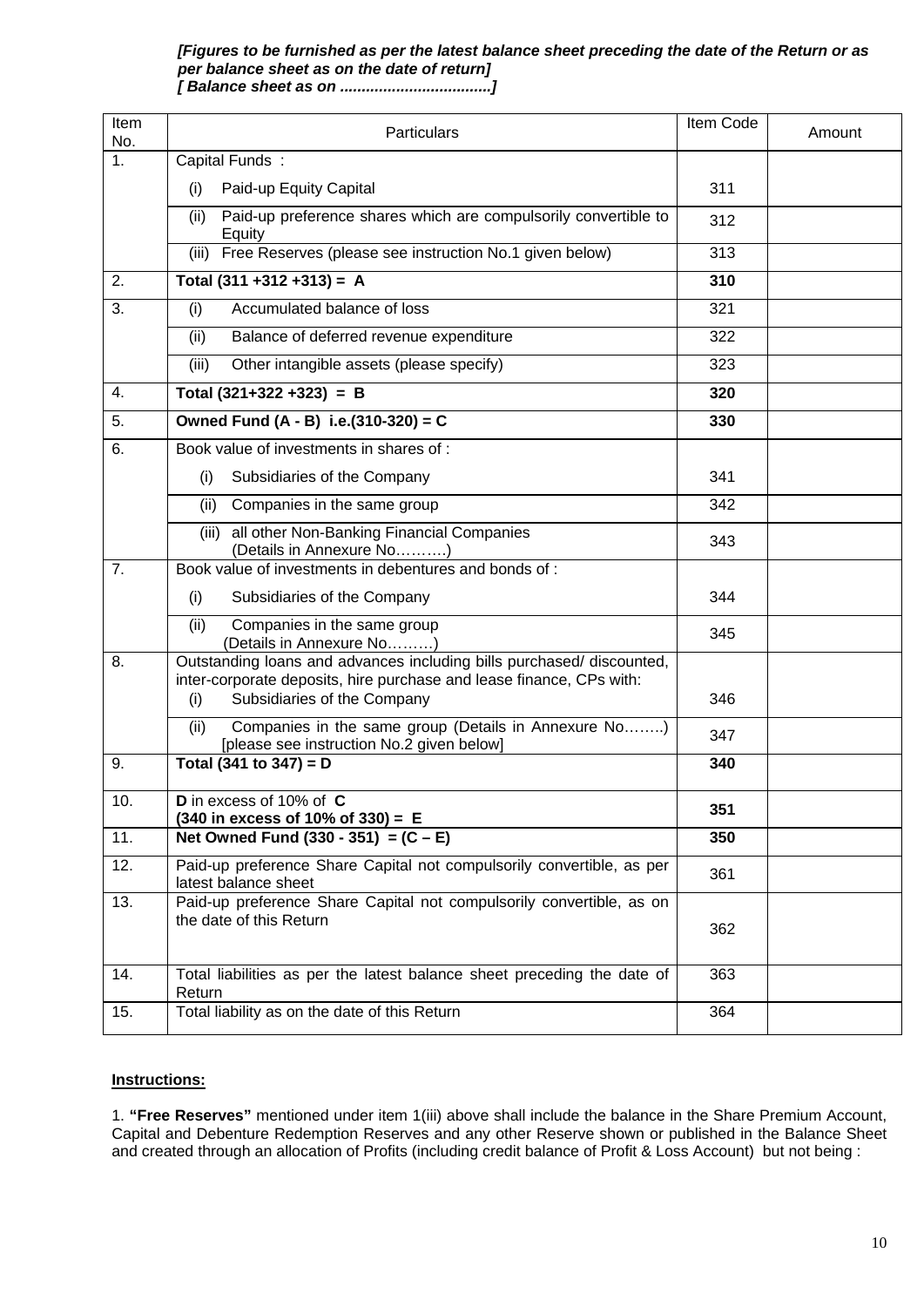- (i) a Reserve created for repayment of any future liability or for depreciation of assets or for provision against non-performing assets / bad debts; or
- (ii) a Reserve created by Revaluation of the Assets of the Company.

2. Hire Purchase and Lease Finance mean :

- (i) in the case of hire purchase asset, the amount of future instalments receivable reduced by the balance of the unmatured finance charges; and
- (ii) in the case of lease assets, the depreciated book value of the lease asset plus/minus the balance in the lease adjustment account;

Amount due but not received should be added in both the cases.

#### **Part - 4**

#### **Outstanding loans and advances, including Inter-Corporate Deposits/ Commercial Papers**

| Item<br>No. | <b>Particulars</b>                                                                                                                                                                             | Item Code | Amount |
|-------------|------------------------------------------------------------------------------------------------------------------------------------------------------------------------------------------------|-----------|--------|
| 1.          | Loans and advances etc. in subsidiaries of the company                                                                                                                                         | 411       |        |
| 2.          | Companies in the same group                                                                                                                                                                    | 412       |        |
| 3.          | Companies, Firms and Proprietary Concerns where Directors of the<br>Company hold substantial interest / are interested. (please see<br>instruction No.1 given below). [Details in Annexure No] | 420       |        |
| 4.          | Others:                                                                                                                                                                                        |           |        |
|             | Companies not in the same Group<br>(i)                                                                                                                                                         | 431       |        |
|             | (ii)<br>Directors / Promoters                                                                                                                                                                  | 432       |        |
|             | Shareholders<br>(iii)                                                                                                                                                                          | 433       |        |
|             | Members of Staff<br>(iv)                                                                                                                                                                       | 434       |        |
|             | Depositors<br>(v)                                                                                                                                                                              | 435       |        |
|             | <b>Others</b><br>(vi)                                                                                                                                                                          | 436       |        |
| 5.          | Total (411 +412 +420 +431 to 436)                                                                                                                                                              | 400       |        |

#### **Instructions:**

- (1) "Substantial interest" shall have the same meaning as assigned to it in Non-Banking Financial Companies Prudential Norms (Reserve Bank) Directions, 1998.
- (2) Sundry Debtors, Tax paid in advance and other Recoverable items not in the nature of loans and advances should **not** be shown in Part-4 above.
- (3) Fixed Deposit with other companies should be included under item 1, 2, 3 and 4 (i), as the case may be.
- (4) Investment in unquoted debentures shall be treated as credit and not investment.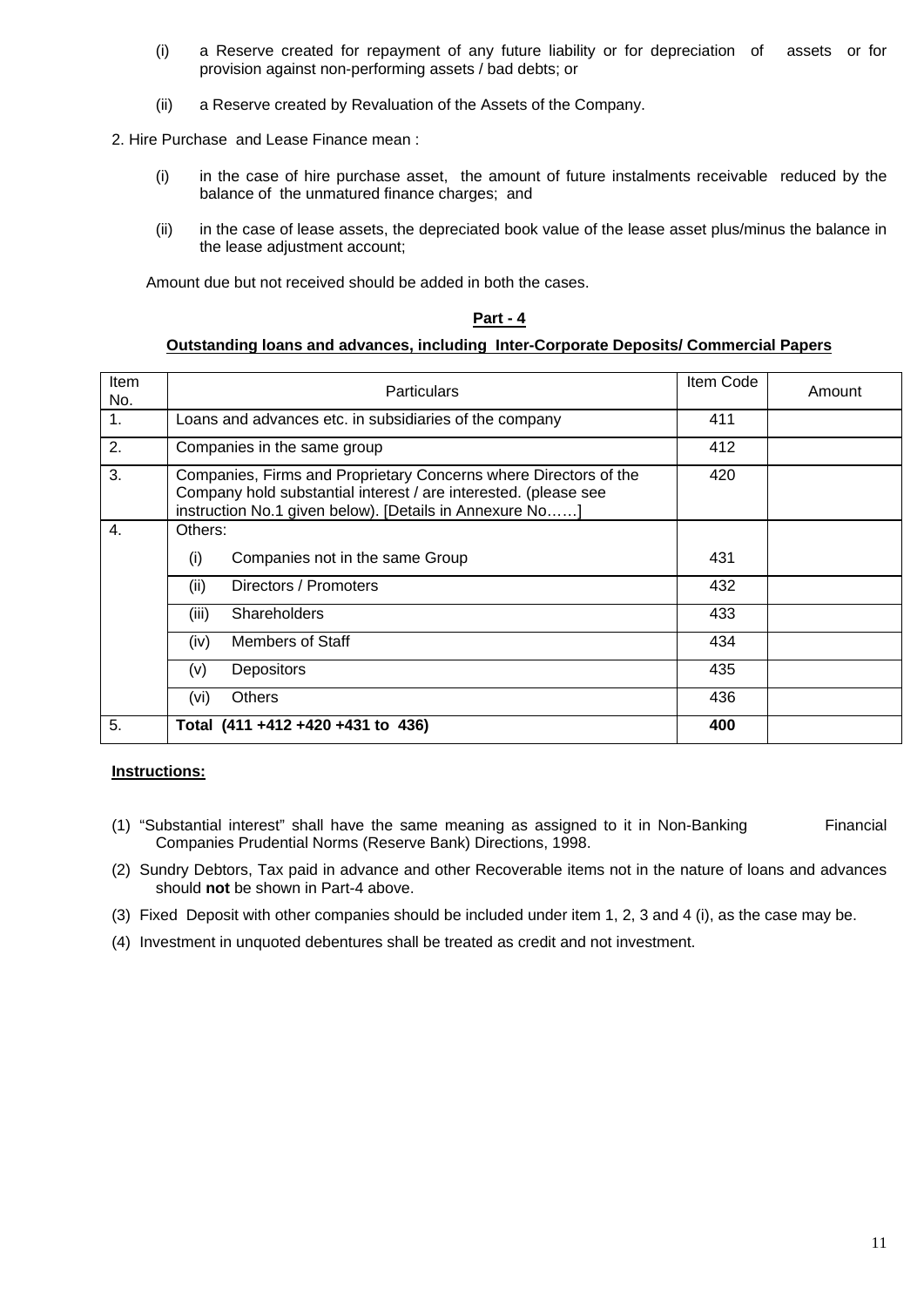## **Part - 5 (i) Investments (at book value)**

| Item<br>No.    | Particulars                                                         | Item Code | Amount |
|----------------|---------------------------------------------------------------------|-----------|--------|
| 1 <sub>1</sub> | Investments in -                                                    |           |        |
|                | Fixed deposits with banks/certificates of deposits issued by<br>(i) | 541       |        |
|                | banks                                                               |           |        |
|                | Balances in any other deposit accounts with bank(s)<br>(ii)         | 542       |        |
|                | (iii)<br>Securities of Central/State Govts. and bonds guaranteed by | 543       |        |
|                | Central/State Govts.                                                |           |        |
|                | Units of Unit Trust of India<br>(iv)                                | 544       |        |
|                | Others (Please specify)<br>(v)                                      | 545       |        |
| 2.             | Investments in shares:                                              |           |        |
|                | Quoted<br>(i)                                                       | 511       |        |
|                | (ii)<br>Unquoted                                                    | 512       |        |
| 3.             | Investments in debentures and bonds                                 | 515       |        |
| 4.             | Investments in shares of and debentures/bonds of companies where    | 520       |        |
|                | directors of the company hold substantial interest. (Please see the |           |        |
|                | instruction No.1 of Part-4). (Details in Annexure No)               |           |        |
| 5.             | Total [541 to 545 + 511 + 512 + 515 + 520]                          | 500       |        |

### **Instructions:**

- (1) Details of shares, debentures and commercial papers held in investment account or by way of stock-in-trade should be included in this part.
- (2) Fixed deposit with other companies should not be included here but should be shown in Part-4
- (3) Investment in unquoted debentures / bonds shall be treated as credit and not investment.

#### **Part - 5 (ii)**

#### **Quoted shares/debentures/bonds/commercial papers**

| Item<br>No.   | <b>Particulars</b> | Item Code | Amount |
|---------------|--------------------|-----------|--------|
| .             | Book value         | 551       |        |
| ົ<br><u>.</u> | Market value       | 552       |        |

## **Part - 6**

#### **Hire Purchase Business**

| Item |                                                       | <b>Item</b> | Number of | Amount |
|------|-------------------------------------------------------|-------------|-----------|--------|
| No.  | Nature of goods on hire                               | Code        | Accounts  |        |
| 1.   | Automobiles:                                          |             |           |        |
|      | <b>Heavy Commercial Vehicles</b><br>(i)               | 611         |           |        |
|      | (ii)<br>Light Commercial Vehicles<br>including<br>two | 612         |           |        |
|      | wheelers                                              |             |           |        |
|      | <b>Others</b><br>(iii)                                | 613         |           |        |
| 2.   | Total [611+612+613]                                   | 610         |           |        |
| 3.   | Household durables                                    | 621         |           |        |
| 4.   | Data processing / office automation equipment         | 622         |           |        |
| 5.   | Agricultural implements (Tractors, Bulldozers, etc.)  | 623         |           |        |
| 6.   | Industrial machinery or tools or equipment for use in | 624         |           |        |
|      | industries                                            |             |           |        |
| 7.   | All others                                            | 625         |           |        |
| 8.   | Total [610+ 621 to 625]                               | 600         |           |        |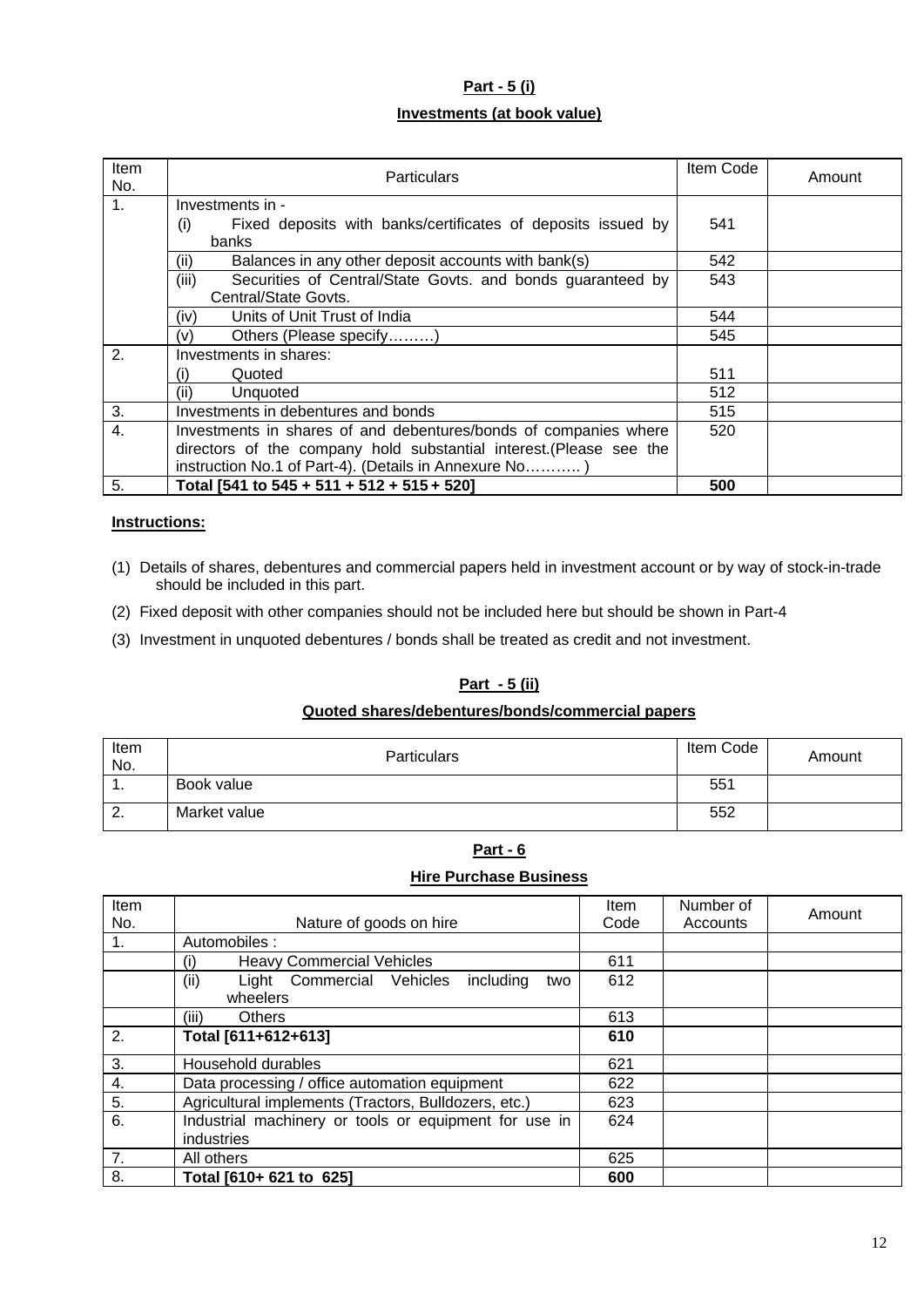| 9. | Of 8 above, dues from -                            | 691 |  |
|----|----------------------------------------------------|-----|--|
|    | Subsidiaries / Companies in the same group /       |     |  |
|    | Companies, firm and proprietary concerns where     |     |  |
|    | directors of the company hold substantial interest |     |  |

## **Part - 7**

## **Equipment Leasing business**

| Item<br>No. | Nature of Equipment on Lease                                                                                                                                                                        | <b>Item</b><br>Code | Gross<br>Leased<br>Assets | Accumulated<br>depreciation +/-<br>Lease<br>Adjustment<br>Account | Net Leased<br>Assets plus<br>amounts due<br>but not<br>received |
|-------------|-----------------------------------------------------------------------------------------------------------------------------------------------------------------------------------------------------|---------------------|---------------------------|-------------------------------------------------------------------|-----------------------------------------------------------------|
| 1.          | Plant & Machinery                                                                                                                                                                                   | 701                 |                           |                                                                   |                                                                 |
| 2.          | Data Processing/office equipment                                                                                                                                                                    | 702                 |                           |                                                                   |                                                                 |
| 3.          | Vehicles                                                                                                                                                                                            | 703                 |                           |                                                                   |                                                                 |
| 4.          | <b>Others</b>                                                                                                                                                                                       | 704                 |                           |                                                                   |                                                                 |
| 5.          | Total (701+702+703+704)                                                                                                                                                                             | 700                 |                           |                                                                   |                                                                 |
| 6.          | Of 5 above, dues from<br>Subsidiaries / companies in the same group<br>companies, firms and proprietary concerns<br>where directors of the company hold<br>substantial interest / or are interested | 791                 |                           |                                                                   |                                                                 |

### **Part - 8**

### **Bills business**

| Item<br>No. | <b>Particulars</b>                                                                                                                  | Item<br>Code | Amount |
|-------------|-------------------------------------------------------------------------------------------------------------------------------------|--------------|--------|
|             | Bills purchased/discounted where the drawers, drawees or any                                                                        |              |        |
|             | endorsers are:                                                                                                                      |              |        |
|             | Subsidiaries of the company<br>(i)                                                                                                  | 801          |        |
|             | Companies in the same group<br>(ii)                                                                                                 | 802          |        |
|             | Companies or firms in which any director of the company holds<br>(iii)<br>substantial interest or proprietary concerns owned by him | 803          |        |
| 2.          | Bills purchased / discounted other than 1 above                                                                                     | 820          |        |
| 3.          | Total $(801 + 802 + 803 + 820)$                                                                                                     | 800          |        |

## **Part - 9**

## **Particulars about other fixed assets**

| Item<br>No. | <b>Particulars</b>                                                           | Item<br>Code | Amount |
|-------------|------------------------------------------------------------------------------|--------------|--------|
| $1_{\cdot}$ | Fixed assets                                                                 |              |        |
|             | Land and Buildings for own use                                               | 901          |        |
|             | Land and Buildings - others<br>(ii)                                          | 902          |        |
|             | <b>Furniture and Fixtures</b><br>(iii)                                       | 903          |        |
|             | Vehicles<br>(iv)                                                             | 904          |        |
| 2.          | Other assets excluding intangibles                                           | 905          |        |
| 3           | Total of other assets (901 + 902 + 903 + 904+905)                            | 910          |        |
| 4.          | Total assets [ excluding intangibles] (400 + 500 + 600 + 700 + 800 +<br>9101 | 900          |        |

**Part - 10**

## **Business statistics / information for the year ended 31 March, 200--**

| Item<br>No. | <b>Particulars</b>                       | Item<br>Code | Amount |
|-------------|------------------------------------------|--------------|--------|
|             | I. Disbursements (Fund based activities) |              |        |
|             | Equipment leasing:                       |              |        |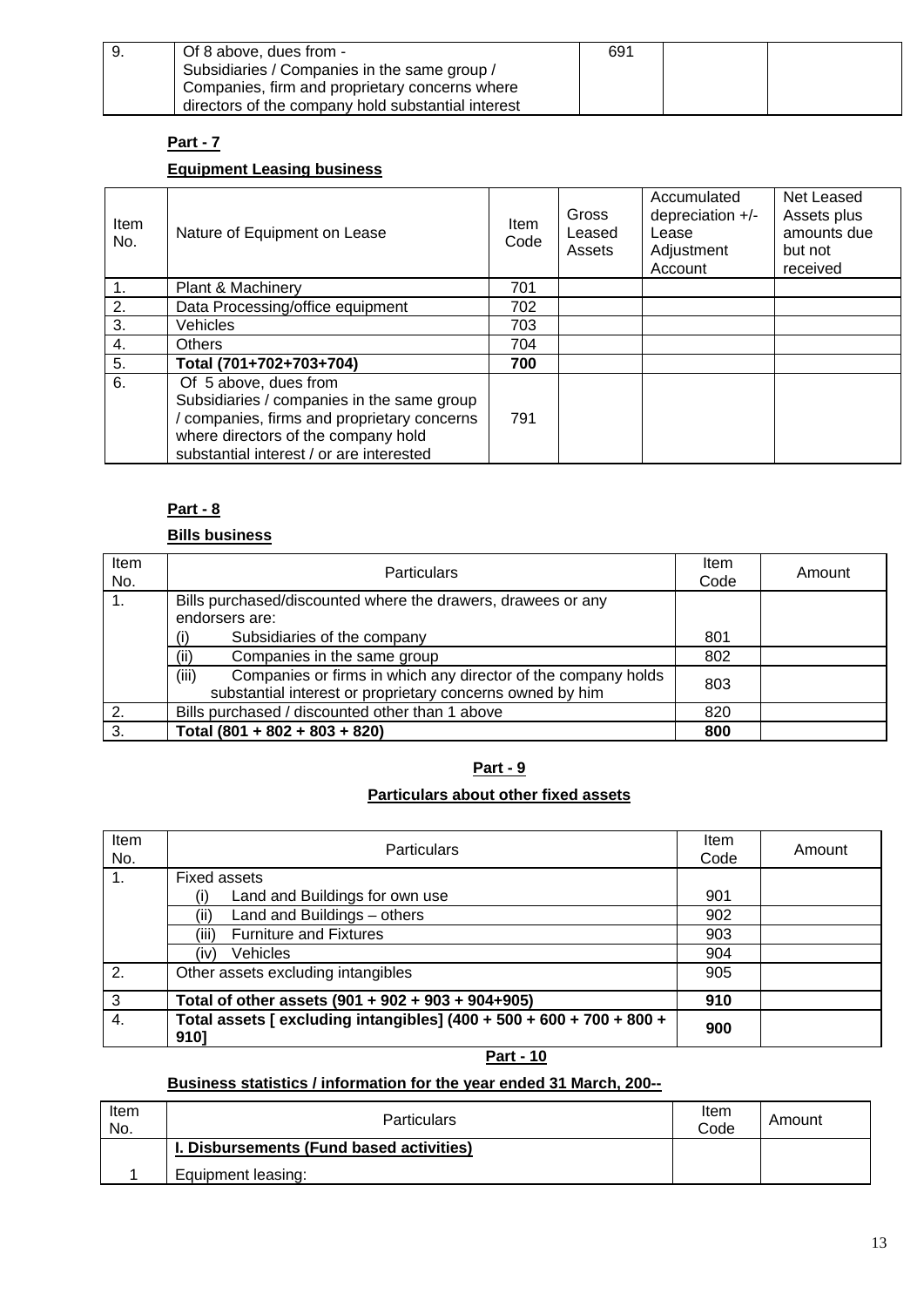|                | (a) Outstanding balances as on the date of the return         | 1001 |  |
|----------------|---------------------------------------------------------------|------|--|
|                | (b) Total disbursement during the year                        | 1002 |  |
| 2              | Hire purchase:                                                |      |  |
|                | (a) Outstanding balances as on the date of the return         | 1003 |  |
|                | (b) Total disbursement during the year                        | 1004 |  |
| 3              | Loans                                                         |      |  |
|                | (a) Loans against shares to corporates:                       |      |  |
|                | (i) Outstanding balances as on the date of the return         | 1005 |  |
|                | (ii) Total disbursement during the year                       | 1006 |  |
|                | (b) Loans against shares to individuals:                      |      |  |
|                | (i) Outstanding balances as on the date of the return         | 1007 |  |
|                | (ii) Total disbursement during the year                       | 1008 |  |
|                | (c) Loans against shares to brokers:                          |      |  |
|                | (i) Outstanding balances as on the date of the return         | 1009 |  |
|                | (ii) Total disbursement during the year                       | 1010 |  |
|                | (d) Loans to finance Initial Public Offerings (IPOs):         |      |  |
|                | (i) Outstanding balances as on the date of the return         | 1011 |  |
|                | (ii) Total disbursement during the year                       | 1012 |  |
|                | (e) Inter-corporate loans / deposits:                         |      |  |
|                | (i) Outstanding balances as on the date of the return         | 1013 |  |
|                | (ii) Total disbursement during the year                       | 1014 |  |
|                | (f) Others                                                    | 1015 |  |
| $\overline{4}$ | <b>Bills Purchased/Discounted:</b>                            |      |  |
|                | (a) Outstanding balances as on the date of the return         | 1016 |  |
|                | (b) Total disbursement during the year                        | 1017 |  |
| 5              | Of 4, bills rediscounted :                                    |      |  |
|                | (a) Outstanding balances as on the date of the return         | 1018 |  |
|                | (b) Total volume during the year                              | 1019 |  |
|                | II. Trading in shares / securities (quoted other than SLR)    |      |  |
| 6              | Purchases / sales of shares / debentures / commercial papers: |      |  |
|                | Purchases<br>(a)                                              | 1020 |  |
|                | (b)<br><b>Sales</b>                                           | 1021 |  |
|                |                                                               |      |  |

|     | III. Fee based activities                               |      |  |
|-----|---------------------------------------------------------|------|--|
| 7.  | <b>Guarantees issued for Capital Market Operations:</b> |      |  |
|     | (a) Outstanding balances as on the date of the return   | 1022 |  |
|     | (b) Total volume during the year                        | 1023 |  |
| 8.  | Guarantees issued for other purposes:                   |      |  |
|     | (a) Outstanding balances as on the date of the return   | 1024 |  |
|     | (b) Total volume during the year                        | 1025 |  |
| 9   | Lease / Hire purchase syndicated during the year        | 1026 |  |
| 10. | Loan / ICDs syndicated during the year                  | 1027 |  |
| 11  | Bills syndicated during the year                        | 1028 |  |
| 12  | Underwriting:                                           |      |  |
|     | (a) Total amount underwritten                           | 1029 |  |
|     | (b) Amount devolved                                     | 1030 |  |
|     | (c) Outstanding commitments                             | 1031 |  |

# **Part - 10(A)**

## **Status of overdues**

| Item<br>No. | <b>Particulars</b>                         | Item<br>Code | Amount |
|-------------|--------------------------------------------|--------------|--------|
|             | Lease overdues more than 12 months         | 1041         |        |
|             | Lease overdues up to 12 months             | 1042         |        |
| 3           | Hire purchase overdues more than 12 months | 1043         |        |
| 4           | Hire purchase overdues up to 12 months     | 1044         |        |
|             | Other overdues more than 6 months          | 1045         |        |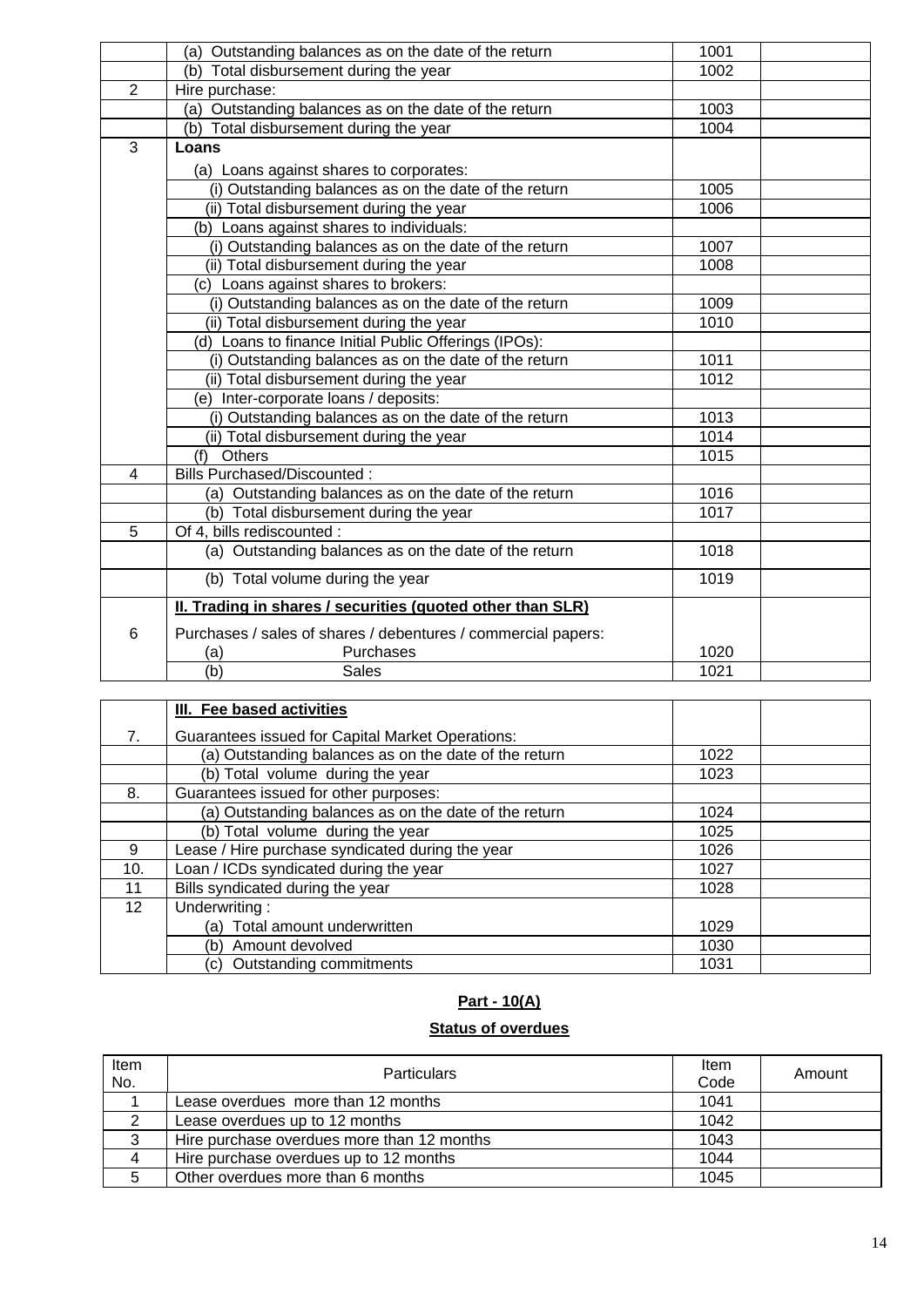| Other overdues up to 6 months | 046  |  |
|-------------------------------|------|--|
| 1041) ،<br>to 1046)<br>'otal  | 1040 |  |

#### **Part - 11**

#### **Particulars of selected Income and Expenditure**

(Please see instructions given below).

|                | <b>Fund-based income:</b>                                            |      |  |
|----------------|----------------------------------------------------------------------|------|--|
| 1              | Gross lease income                                                   | 1101 |  |
| $\overline{2}$ | Less: Depreciation on Assets on Lease + / - Lease Equalisation       | 1102 |  |
| 3              | Net lease income (1101-1102)                                         | 1103 |  |
| 4              | Hire purchase income                                                 | 1104 |  |
| 5              | Bills discounting income                                             | 1105 |  |
| $\overline{6}$ | Investment income                                                    |      |  |
|                | (a)<br>Dividend / interest                                           | 1106 |  |
|                | Profit / Loss (+ / - ) on sale of shares /<br>(b)                    | 1107 |  |
|                | debentures / commercial papers                                       |      |  |
| $\overline{7}$ | Interest income                                                      |      |  |
|                | (a)<br>Inter-corporate deposits / loans                              | 1108 |  |
|                | (b)<br>Other loans and advances                                      | 1109 |  |
| 8              | Other fund based income                                              | 1110 |  |
| 9              | Total fund based income (1103 to 1110)                               | 1111 |  |
|                | Fee based income                                                     |      |  |
| 10             | Income from merchant banking activities                              | 1112 |  |
| 11             | Underwriting commission                                              | 1113 |  |
| 12             | Income from syndication of bills, loans, ICDs, lease & hire purchase | 1114 |  |
| 13             | Miscellaneous income                                                 | 1115 |  |
| 14             | Total fee-based income (1112 to 1115)                                | 1116 |  |
| 15             | Total Income (1111 + 1116)                                           | 1100 |  |
|                | Interest and other financing costs                                   |      |  |
| 16             | Interest paid on fixed deposits                                      | 1117 |  |
| 17             | Interest paid on ICDs                                                | 1118 |  |
| 18             | <b>Brokerage</b>                                                     | 1119 |  |
| 19             | Reimbursement of expenses to brokers                                 | 1120 |  |
| 20             | Other financing costs                                                | 1121 |  |
| 21             | Bills rediscounting charges                                          | 1122 |  |
| 22             | Total financing costs (1117 to 1122)                                 | 1123 |  |
|                | <b>Operating expenses</b>                                            |      |  |
| 23             | Employee costs                                                       | 1124 |  |
| 24             | Other administrative costs                                           | 1125 |  |
| 25             | Total operating costs (1124 + 1125)                                  | 1140 |  |
| 26             | Depreciation on own assets                                           | 1126 |  |
| 27             | Intangible assets amortised                                          | 1127 |  |
| 28             | Provision for diminution in value of investments                     | 1128 |  |
| 29             | Provision against Non-Performing Assets                              | 1129 |  |
| 30             | Other Provisions if any                                              | 1130 |  |
| 31             | Total expenses (1123 +1140 + 1126 to 1130)                           | 1150 |  |
| 32             | Profit before tax (1100 - 1150)                                      | 1160 |  |
| 33             | Tax                                                                  | 1170 |  |
| 34             | Profit after tax (1160 - 1170)                                       | 1180 |  |

#### **Instructions :**

- (1) Particulars in this part should be for a full financial year. If the company closes its books on any date other than on  $31^{st}$  March, the date of closing of the books and the period should be indicated.
- (2) "Gross lease income" includes lease rentals (net of rebate), lease management fees, lease service charges, up-front fees, profit on sale of leased assets and delayed / late payment charges relating to lease business (including interest/compensation charges on advance payment for purchase of assets in respect of lease agreements entered into / finalised).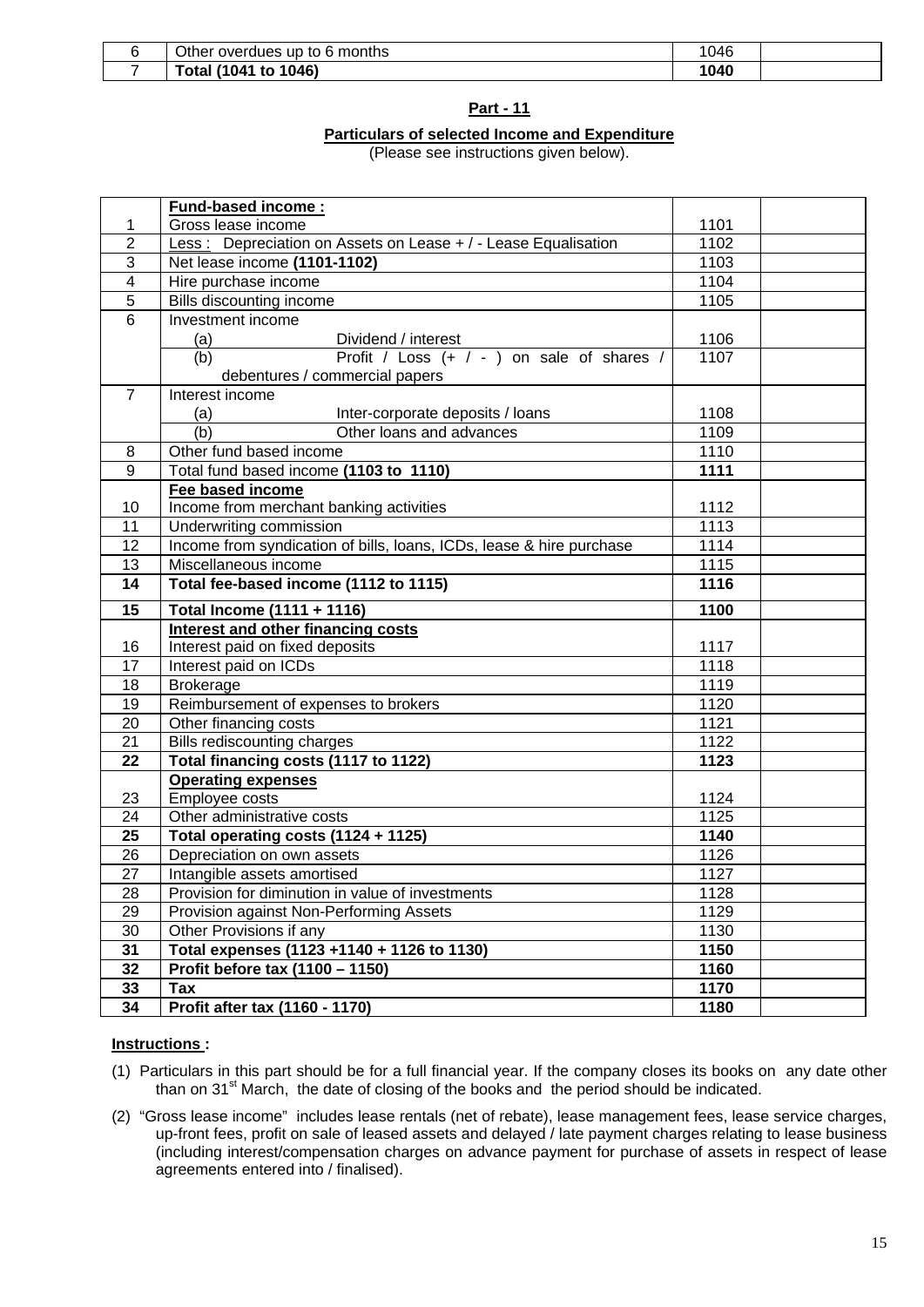- (3) 'Lease equalisation account' has the same meaning as in the Guidance Note on Accounting for Lease (revised) issued by ICAI.
- (4) 'Hire purchase income' includes finance charges(net of rebate), hire service charges, delayed / late payment charges, up-front fees and other income relating to hire purchase business (including interest earned on advance payment for acquisition of hire purchase assets for identified hirers)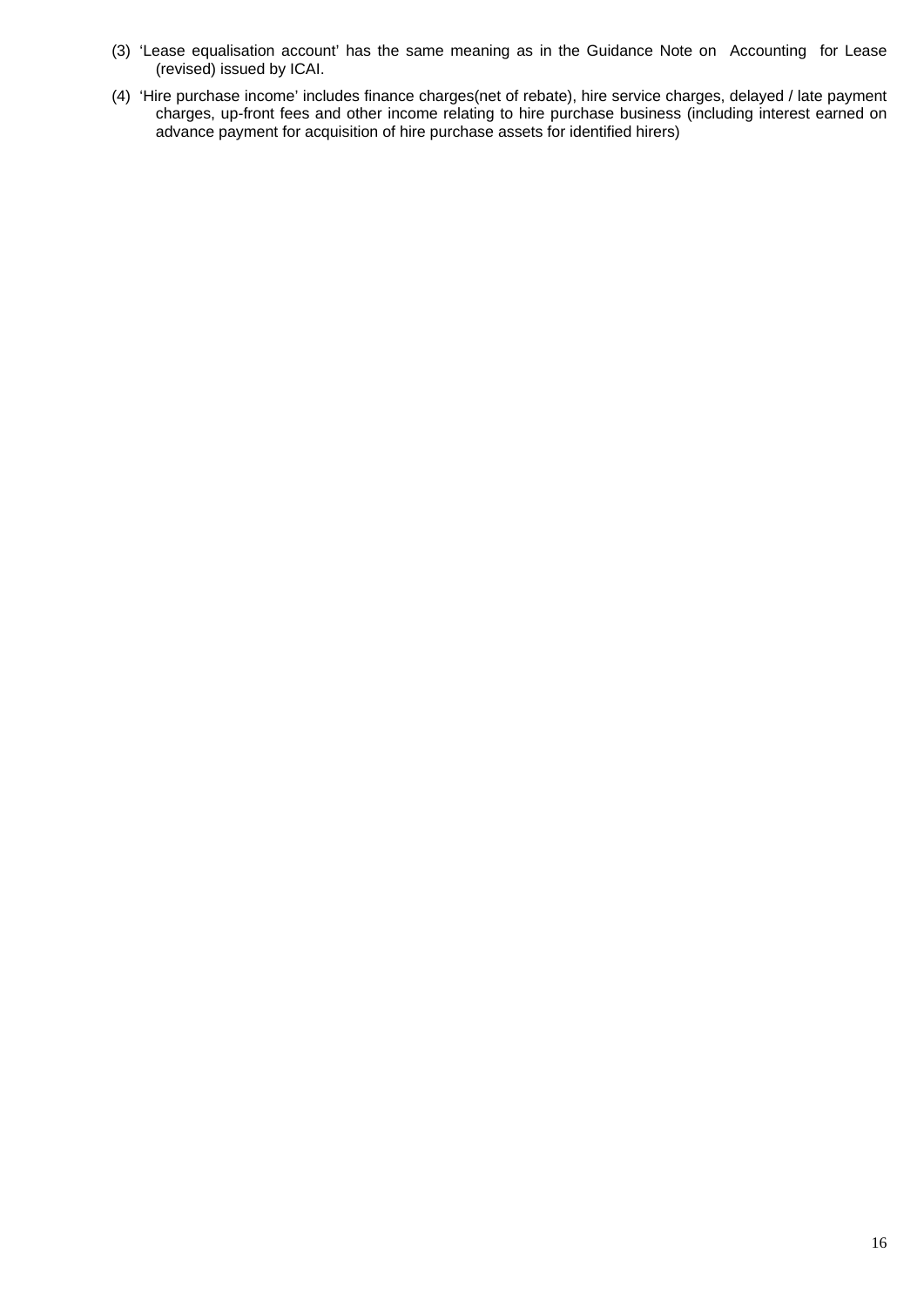## **CERTIFICATE**

- 1. Certified that the directions contained in the Non-Banking Financial Companies Acceptance of Public Deposits (Reserve Bank) Directions, 1998\* (as amended from time to time)/ Miscellaneous Non-Banking Companies (Reserve Bank) Directions, 1977\*, as the case may be, are being complied with.
- 2. Further certified that the particulars / information furnished in this Return have been verified and found to be correct and complete in all respects.

(\* Please delete whichever is not applicable)

Signature of Manager / Managing Director / Authorised Official

Date: Place:

## **Auditor's Report**

We have examined the books of account and other records maintained by ------------------------Company Ltd. in respect of the data furnished in this return and report that to the best of our knowledge and according to the information and explanations given to us and shown by the records examined by us, the data furnished in this return are correct.

Place: Signature: Signature: Signature: Signature: Signature: Signature: Signature: Signature: Signature: Signature: Signature: Signature: Signature: Signature: Signature: Signature: Signature: Signature: Signature: Signat

Date: Name of the Chartered Accountants

**---------------------------------------------------------------------------------------------------------------** 

Enclosures to the return :

- 1. The following documents should be submitted along with the return in case they have not already been sent. Please tick in the box against the item for the documents enclosed and state the date of submission in other cases.
	- (i) A copy of the audited balance sheet and profit and loss account dated nearest to the date of return.
	- (ii) Specimen signature card.
	- (iii) A copy of application form referred to in paragraph 4(12) of the Notification No.DFC.118/DG(SPT)- 98 dated January 2, 1998 or paragraph 6 of the Notification No.DNBC.39/DG(H)-77 dated the 20<sup>th</sup> June 1977.
- 2. A list of Principal officers and the names and addresses of directors in the form enclosed is to be sent with this return.